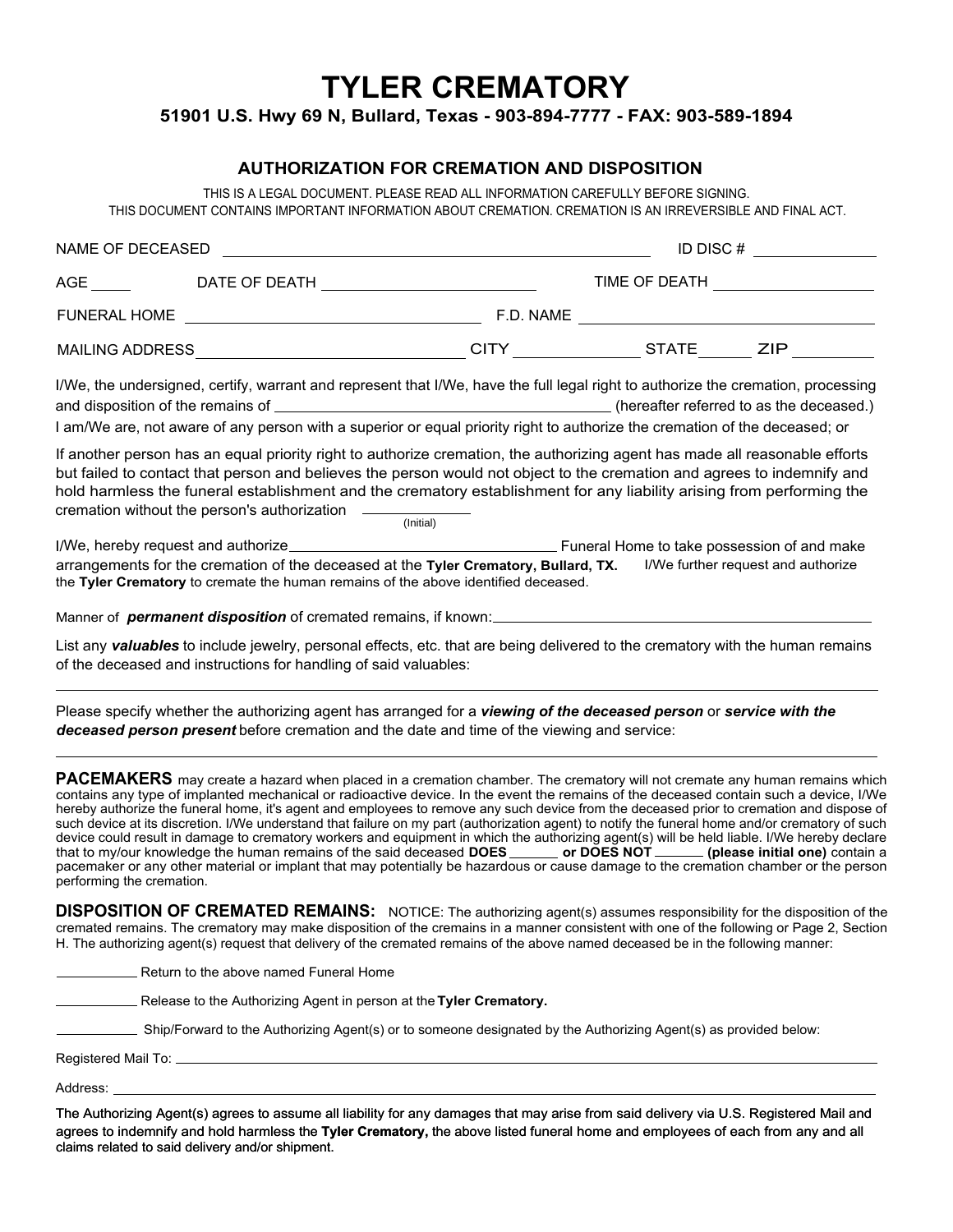| Urn requirement:              | Decorative                     | Temporary Cremains Container (TCC) |
|-------------------------------|--------------------------------|------------------------------------|
| <b>Container Requirement:</b> | Cremation Casket/Rental Casket | Alternative Container              |

a) The cremation, processing and disposition of the remains of the deceased authorized herein shall be performed in accordance with all governing laws, rules, regulations and policies of the crematory and funeral home.

b) When a casket is used, the crematory is authorized to remove and dispose of handles, ornaments and any non-combustible material. IANe further authorize the crematory to dispose of any non-combustible casket hardware in any lawful manner it deems appropriate.

c) There are certain items, including but not limited to, body prostheses, dentures, dental bridgework, dental filling, jewelry and other personal articles accompanying the deceased that may be destroyed during the cremation process. I/We further authorize that if any items, other than the cremated remains of the deceased, are recovered from the cremation chamber, they may be separated from the cremated remains of the deceased and disposed of by the **Tyler Crematory.** 

d) The cremation container containing the deceased will be placed in the cremation chamber and will be totally and irreversibly destroyed by prolonged exposure to intense heat and direct flame. I/We authorize the **Tyler Crematory** to open the cremation chamber during the cremation process and reposition the remains of the deceased in order to facilitate a complete and thorough cremation.

e) I/We hereby authorize the **Tyler Crematory** to separate and remove from the cremation chamber all non-combustible materials, including but not limited to, hinges, latches, nails, jewelry and precious metals and to dispose of such material.

f) Following cremation, the cremated remains of the deceased, consisting primarily of bone fragments will be mechanically pulverized to an unidentifiable consistency prior to placing in an urn or other container.

g) I/We understand and acknowledge that even the exercise of reasonable care and the crematory's best effort, it is not possible to recover all particles of the cremated remains of the deceased and that some particles may inadvertently become commingled with particles of other cremated remains remaining in the cremation chamber and/or devices utilized to process the cremated remains. I/We hereby authorize the crematory to dispose of any such residual particles in any lawful manner it deems appropriate.

h) Tyler **Crematory** or the above listed funeral home may dispose of the cremated remains in accordance with Texas Health & Safety Code, Chapter 716, not earlier than the 121st day following the date of the cremation if the cremated remains have not been claimed by the Authorizing Agent or their designees.

I/We agree to indemnify, release, and hold the**Tyler Crematory,** the above listed funeral home, their affiliates, agents, employees, assigns and officers harmless from any and all loss, damages, liability, or cause of action (including attorney's fees and expenses of litigation) in connection with the cremation and disposition of the cremated remains of the deceased, as authorized herein, or my failure to correctly identify the remains of the deceased, disclose the presence of any implanted mechanical or radioactive devices, or take possession of, or make permanent arrangements for the disposition of such remains.

#### **Signature(s) of Person(s) Authorizing Cremation and Disposition - AUTHORIZING AGENT(S)**

**I/We warrant that all representations and statements made herein are true and correct and that I have read and understand the provisions contained in this document.** 

| Signature &<br><b>Print Name</b>                                                                                                                                                                                                                           |                                                       | Date and the state of the state of the state of the state of the state of the state of the state of the state of the state of the state of the state of the state of the state of the state of the state of the state of the s |
|------------------------------------------------------------------------------------------------------------------------------------------------------------------------------------------------------------------------------------------------------------|-------------------------------------------------------|--------------------------------------------------------------------------------------------------------------------------------------------------------------------------------------------------------------------------------|
| Signature &<br>Print Name<br>the control of the control of the control of the control of the control of the control of the control of the control of the control of the control of the control of the control of the control of the control of the control | Relationship<br><u> 1980 - Jan Barbara Barbara, m</u> | Date                                                                                                                                                                                                                           |
| Signature &<br>Print Name                                                                                                                                                                                                                                  | Relationship                                          | Date                                                                                                                                                                                                                           |
| Signature &<br>Print Name                                                                                                                                                                                                                                  | Relationship                                          | Date                                                                                                                                                                                                                           |
| Authorizing<br><b>Funeral Director</b><br>Signature &<br>Print Name / #                                                                                                                                                                                    |                                                       | Date                                                                                                                                                                                                                           |